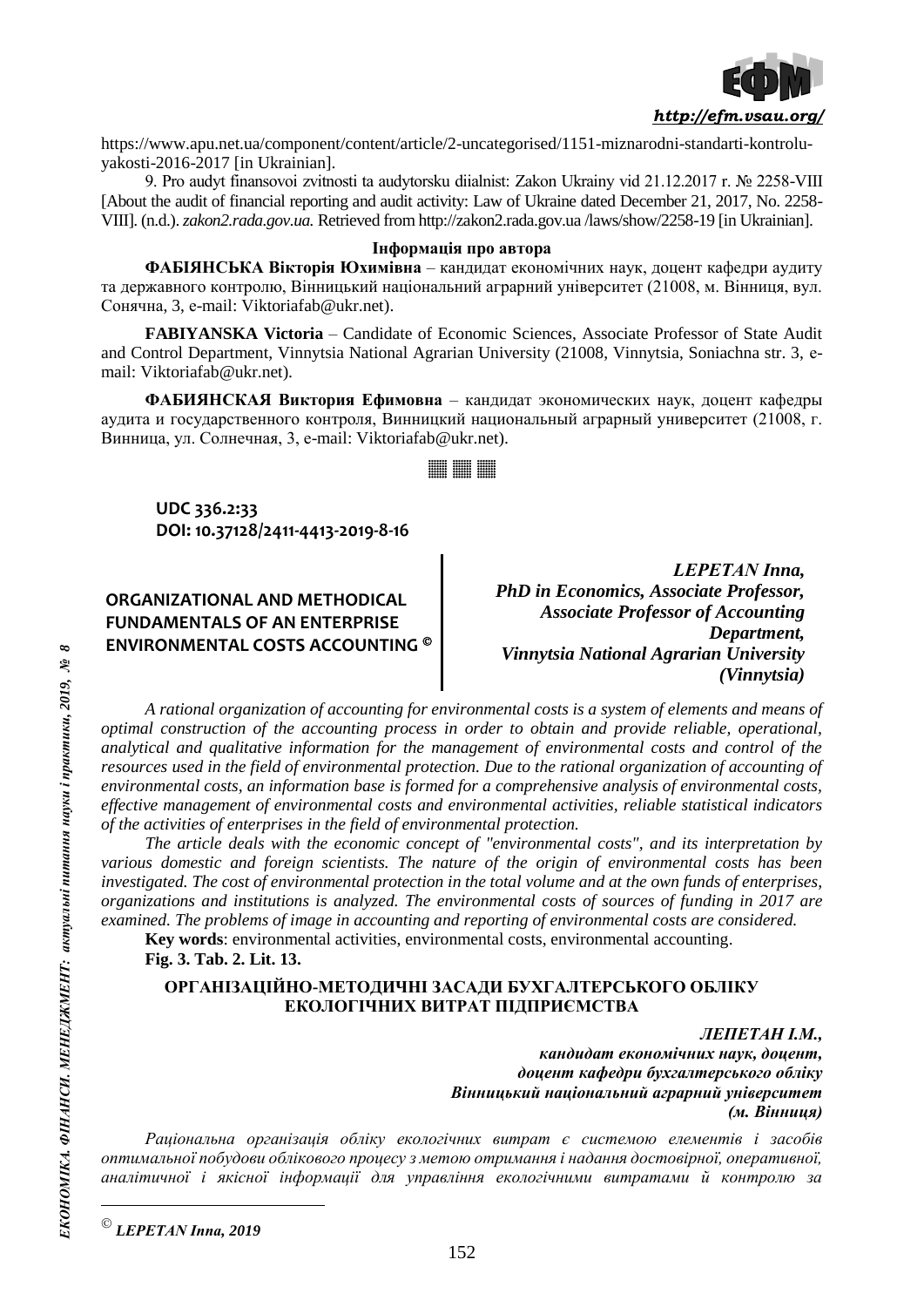

*використаними ресурсами у сфері охорони навколишнього середовища. Завдяки раціональній організації обліку екологічних витрат формується інформаційна база для комплексного аналізу екологічних витрат, ефективного управління екологічними витратами і природоохоронною діяльністю, достовірні статистичні показники діяльності підприємств у сфері охорони навколишнього природного середовища.* 

*У статті розглянуто економічне поняття «екологічні витрати», трактування його різними вітчизняними та закордонними науковцями. Досліджено природу походження екологічних витрат. Проведено аналіз витрат на охорону навколишнього природного середовища у загальному обсязі та за власні кошти підприємств, організацій, установ. Досліджено екологічні витрати за джерелами фінансування в 2017 році. Розглянуто проблеми зображення в бухгалтерському обліку та звітності екологічних витрат.*

**Ключові слова**: екологічна діяльність, екологічні витрати, екологічний облік **Рис.: 3. Табл.: 2. Літ.: 13.**

### **ОРГАНИЗАЦИОННО-МЕТОДИЧЕСКИЕ ОСНОВЫ БУХГАЛТЕРСКОГО УЧЕТА ЭКОЛОГИЧЕСКИХ ЗАТРАТ ПРЕДПРИЯТИЯ**

### *ЛЕПЕТАН И.М.,*

*кандидат экономических наук, доцент, доцент кафедры бухгалтерського учета Винницкий национальный аграрный университет (г. Винница)*

*Рациональная организация учета экологических затрат является системой элементов и средств оптимального построения учетного процесса с целью получения и предоставления достоверной, оперативной, аналитической и качественной информации для управления экологическими затратами и контроля за использованными ресурсами в сфере охраны окружающей среды. Благодаря рациональной организации учета экологических затрат формируется информационная база для комплексного анализа экологических затрат, эффективного управления экологическими затратами и природоохранной деятельностью, достоверные статистические показатели деятельности предприятий в сфере охраны окружающей природной среды.*

*В статье рассмотрены экономическое понятие «экологические затраты», трактовка его различными отечественными и зарубежными учеными. Исследована природа происхождения экологических издержек. Проведен анализ затрат на охрану окружающей среды в общем объеме и за собственные средства предприятий, организаций, учреждений. Исследованы экологические расходы по источникам финансирования в 2017 году. Рассмотрены проблемы изображения в бухгалтерском учете и отчетности экологических издержек.*

**Ключевые слова**: экологическая деятельность, экологические затраты, экологический учет. **Рис.: 3. Табл.: 2. Лит.: 13.**

**Problem statement**. Enterprises intending to be open to the outside world and seeking stability in a changing market environment should meet domestic and international requirements in manufacturing quality eco-friendly products. One of the main problems in the development and implementation of effective policies in this direction is the lack of comprehensive, reliable and timely information on environmental activities, which must be provided by the management of the company. Environmental polluters must suggest information about their environmental activities, as its absence could pose serious risks to the investors and the owners: having invested in production today, they may already face significant losses tomorrow in the form of fines, costs for liquidation the consequences of environmental disasters, etc. The main tool to solve this task at an enterprise level is environmental accounting or accounting for environmental activities.

**Analysis of the recent research and publications**. A number of domestic and foreign economists devoted their works to consideration of the problems related to accounting of enterprises environmental activity, among them are: Brylev A.N. [1], Zamula I.V. [11, 12], Kondratyuk O.M. [4], Len V.S. [5], Makara S.V. [6], Pelinho L.M. [7], Savchenko O.F. [8] and others. However, the theoretical, organizational, methodological, regulatory and analytical aspects of book-keeping and management accounting for environmental costs remain poorly developed.

**Formulation of the aim of the article.** The purpose of the work is to reveal the nature of environmental costs and to introduce organizational and methodological principles of accounting for environmental costs of an enterprise into accounting and analytical practice of domestic enterprises.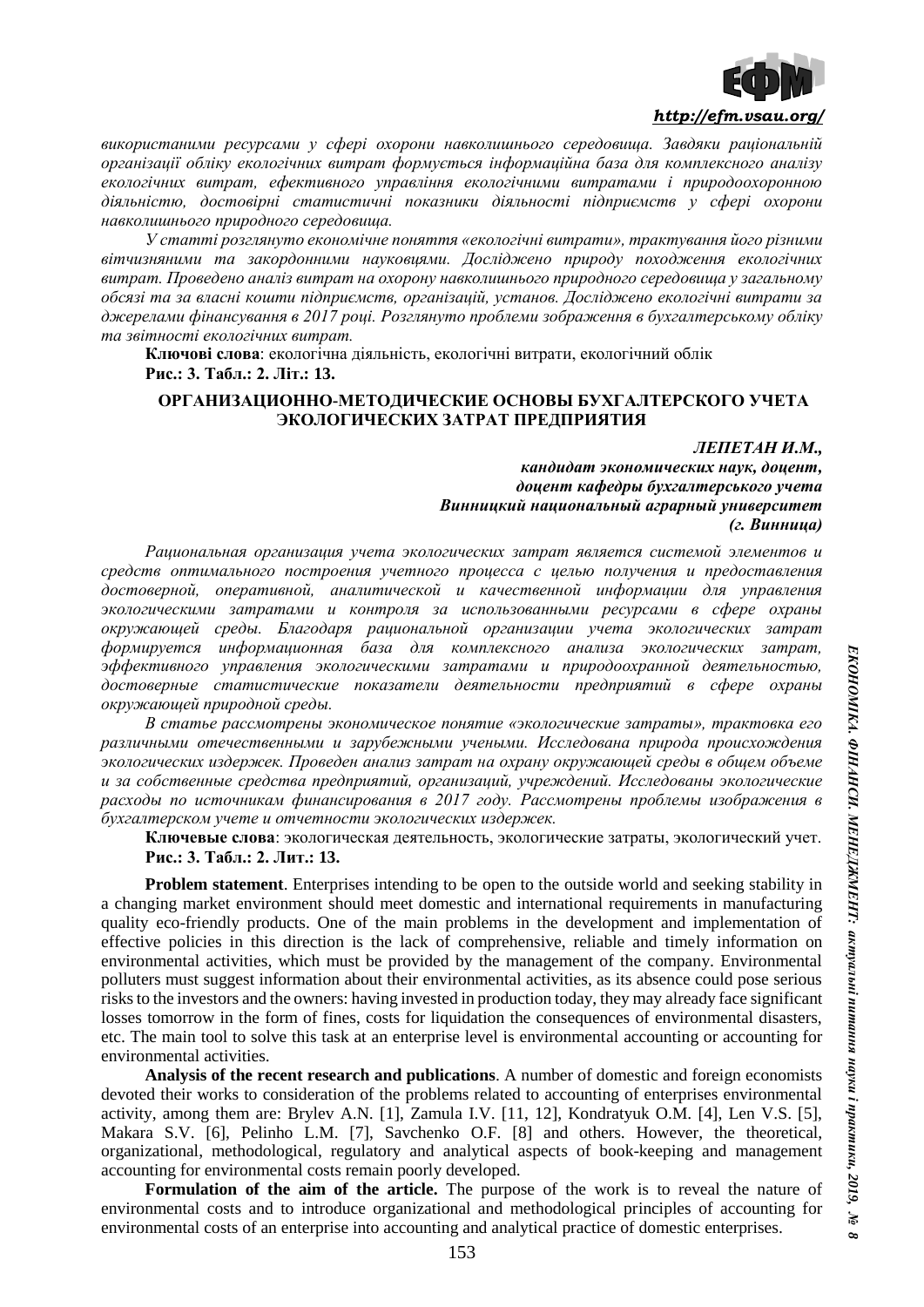

**Presentation of the main research material.** An important component of promoting ecologically balanced nature management and guaranteeing environmental security at all levels of management is an adequate accounting system that provides all members of the society with reliable, timely and useful information about economic activities of enterprises and organizations, their asset condition, liabilities and equity. Accounting allows obtaining numerical description of factors thus becoming a source of information, and therefore stimulating environmental measures [12, p. 258].

At present, in Ukraine economic accounting is used, which includes: operational accounting, business accounting, statistical accounting, financial accounting, tax and management accounting. As we can see, economic accounting does not include environmental accounting. But it is environmental accounting that can become the principal method for the accounting of environmental costs and determines the approach to consideration the phenomena of economic activity of enterprises, of all means and processes in their direct movement and development, unity, interconnection and mutual harmonization [7, p. 74].

Environmental accounting at an enterprise is the process of recognizing, evaluating and transmitting environmental information that enables users of such information to make competent decisions and formulate judgments. This category covers the formation of accounting and non-accounting information about the state and dynamics of the external natural environment and the impact of natural factors and human activity at the global, national and regional levels on it [11, p. 212]. For business entities, environmental accounting is an accounting subsystem that generates and communicates to users information about economic operations related to the use of the environment and the impact of economic activity on it. Environmental accounting is not only a subsystem of the accounting system, but also a part of environmental management system, as well as the information basis for conducting environmental audit, insuring and evaluating investment projects [4, p. 23]. In the last three decades, most of the developed countries have been experiencing significant increases in environmental spending. Their total now amounts to tens and hundreds billion dollars, and they are largely reimbursed.

Lack of environmental information creates a barrier for the users in planning further economic activities of the business entity. As a result, accounting costs do not take into consideration the environmental costs of operations, related to depletion of natural resources and environmental degradation. It is also quite difficult to estimate environmental costs connected with changes in the quality of the environment, ecosystems, loss of biodiversity, etc.

In accordance with the new approaches, accounting should integrate the process of identifying, measuring and communicating environmental information. This will allow the internal users to make management decisions that will ensure prevention of environmental risks; the external users *–* to get information about the activity of the enterprise in the field of nature protection [2, p. 124]. Rational organization of environmental costs accounting is a system of elements and means of optimal construction of the accounting process in order to obtain and provide reliable, operational, analytical and qualitative information for the environmental costs management and control of the resources in the sphere of environmental protection.

In the early twentieth century, under the influence of economic theory, accounting stood apart from environmental issues. Accounting information threatened the process of formation the industrial society. Industrialization policy has led to a significant growth in the number of heavy industry enterprises, what has increased the burden on the environment. Depletion of natural resources caused their scarcity. At this stage market regulation of the impact made by enterprises on the natural environment was impossible [3]. Under the influence of globalization processes, in the early 1980s, the world community felt the need in working out the principles for environmental accounting. In 1991, the Intergovernmental Working Group of Experts developed the first recommendations for accountants for disclosing information about the environmental impact of the enterprise, and in 1998 *–* for reflecting environmental activities in accounting [13, p. 212].

Therefore, with the adoption of the concept of sustainable development and with the purpose of formation an internal mechanism of economic security, each enterprise is obliged to make contribution into its implementation.

First of all, it is necessary to regulate the accounting of natural resources potential. In addition to amending existing regulations, it is advisable to approve a new accounting standard (provision) for acquisition, lease and protection of land, water, forest resources, atmospheric air (more precisely the right to its pollution), bowels of the earth, mining areas and biological diversity, as they are considered to be the property of the people of Ukraine and are not properly reflected in accounting.

Accordingly, their loss, exhaustion as a result of economic activity is not recorded as well. This demonstrates the inadequacy of accounting for natural resources at the macro level, which automatically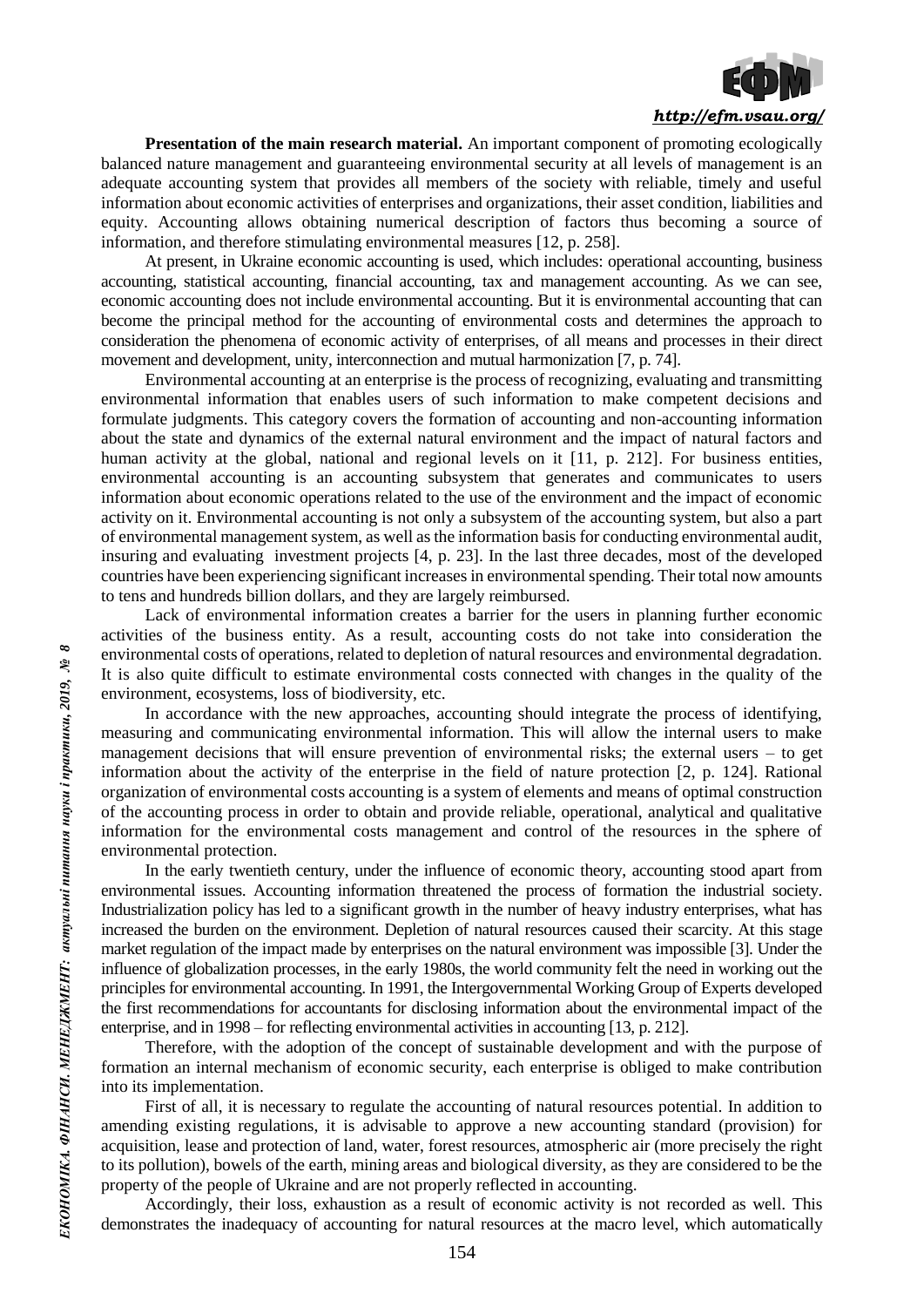

updates the need to improve the display of these resources in the system of national accounts, and, accordingly, to develop methodology for accounting of natural resources at the micro level. It is proposed to include natural resources potential into the list of environmental accounting objects, namely ecological assets.

Rational organization of accounting for environmental costs is a system of elements and means of the accounting process optimal construction in order to obtain and provide reliable, operative, analytical and qualitative information for the management of environmental costs and control of the resources used in the field of environmental protection. Due to the rational organization of accounting of environmental costs, an information base is formed for the complex analysis of environmental costs, effective management of environmental costs and environmental activities, reliable statistical indicators of enterprises activities in the sphere of environmental protection.

Environmental costs arise in the course of the enterprise activity (operating, investment) and are related to the use of natural resources and their protection. A thorough study showed that in the domestic scientists' works concerning the costs associated with environmental activities there exist their various formulations: "environmental costs", "costs for environmental protection", "natural environment protection costs", "ecological costs".

Scientists such as V. Len, O. Koliveshko [5] in addition to interpreting the term "environmental costs", interpret "environmental losses" and "environmental damages". "Environmental losses" for accounting purposes, in the view of the scientists, should be understood as the reduction of value of the assets of the enterprise without transferring it to the product of the enterprise and without their disposal outside the enterprise by the owner's decision, which occurs due to adverse natural phenomena and negative anthropogenic impact on the environment. The concept of "environmental losses" includes information about business operations and other information about the negative changes in the environment and the impact of these changes on the industrial and social spheres.

Thus, environmental costs, according to S.V. Makar [6, P. 12] are socially necessary expenditures for maintaining the quality of the environment, for all forms and types of economic activity or for the general support of the natural resource potential, in particular maintaining ecological balance at all levels *–* from local to global. Costs for environmental protection, according to the A.N. Bryliev [1, P. 7] are the costs for eliminating the negative impact of modern production on the environment and human activity and for restoration of previously damaged natural objects.

Natural environment protection costs are the actual costs for environmental protection aimed at preventing or minimizing the damage to the quality of the environment, as well as the necessary costs for eliminating or compensating for the negative effects (damage) on the quality of the environment.

By the normative definition, natural environment protection costs include all types of expenditures aimed at preventing, reducing or eliminating pollution, other harmful effects of economic and other activities on the environment, providing services or using products, as well as conserving biodiversity and the habitat. In our opinion, ecological costs can be understood as all costs associated with implementation of environmental activities: costs for all natural resources utilization, costs for environmental protection, costs for elimination the negative effects, costs for research and renewal of natural resources.

- So the category of ecological costs includes many aspects:
- costs for air protection and climate change;
- costs for wastewater treatment;
- costs of waste management, including particular areas;
- costs for protection and rehabilitation of soil, ground water and surface water;
- costs for reducing noise and vibration effects (excluding occupational safety measures);
- costs for biodiversity and habitat conservation;
- costs for radiation safety (except for the measures for preventing accidents and catastrophes);
- costs for research work on environmental protection, including particular areas;
- other costs for environmental protection.

Seemed to be interesting the opinion of the authors [8] on attribution to the separate ecological costs the purchase of environmentally friendly raw materials; remuneration for the work performed in connection with environmental protection; depreciation costs of environmental protection equipment; fines, penalties paid to the state for the excess emission of pollutants; fines for overdue loans given for environmental purposes; losses from sale, disposal of the objects of fixed assets related to environmental activity; other environmental costs.

Environmental protection, rational use of natural resources, ensuring the ecological safety of human life is an indispensable condition for sustainable economic and social development of Ukraine, and environmental measures of the enterprise and effective mode of operation have, in its turn, a positive effect on the environment and minimize the harmful effects.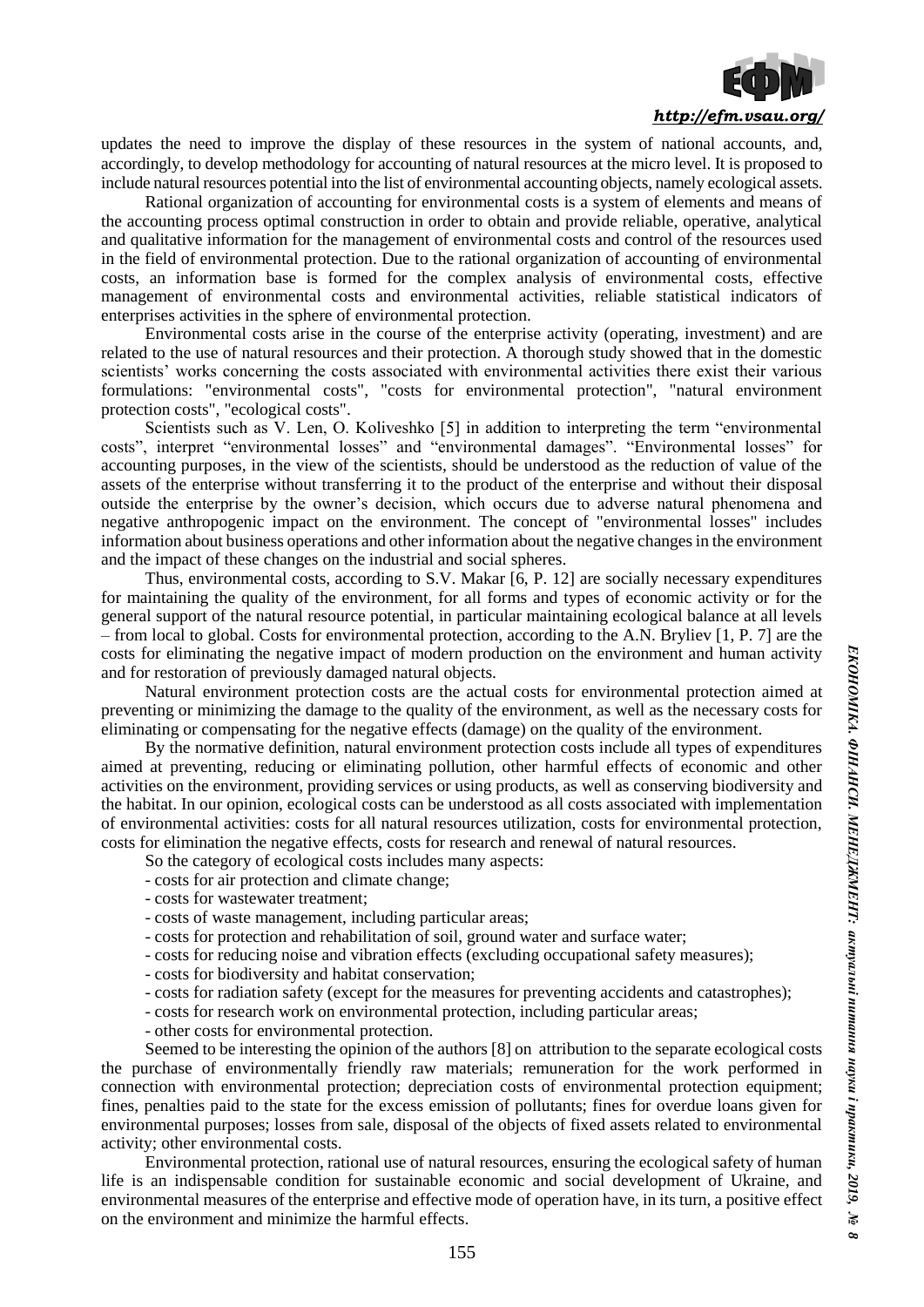

Results of the research on the costs for environmental protection at the expense of own funds of enterprises, organizations, institutions upon the types of environmental measures in 2018 at actual prices is presented in table 1.

*Table 1*

**Costs for environmental protection at the expense of the own funds of enterprises, organizations, institutions upon the nature protection measures in 2018 at actual prices, million UAH**

| Index                                                           |         | Speci<br>fic | Including           |       |                 |
|-----------------------------------------------------------------|---------|--------------|---------------------|-------|-----------------|
|                                                                 |         |              | Capital investments |       | $E \nvert$<br>ੋ |
| Total                                                           | 29869,5 | 100          | 6844,2              | 892,1 | 23025,3         |
| Air protection and climate change problems                      |         | 21,3         | 3495,8              | 452,7 | 2871,3          |
| Waste water treatment                                           |         | 34,9         | 905,7               | 367,6 | 9514,9          |
| Waste management                                                |         | 31,2         | 846,0               | 47.7  | 8472,4          |
| Protection and rehabilitation of soil, ground and surface water |         | 7,6          | 1080,6              | 20,5  | 1194,7          |
| Reducing noise and vibration effects                            |         | 0,1          | 1,5                 | 1.3   | 21,6            |
| Conservation of biodiversity and the habitat                    |         | 1,8          | 15,2                | 1.9   | 515,6           |
| Radiation safety                                                |         | 1,7          | 442,0               | 0,2   | 62,6            |
| Research works on nature protection                             |         | 0,2          | 5,0                 |       | 47,4            |
| Other environmental activities                                  |         | 1,2          | 52,4                | 0,2   | 324,8           |

*Based on the source [10]*

Based on the need for adequate, complete and comprehensive reflection of the totality of nature conservation works, it is advisable to take the grouping by the type and direction of costs as a basis.

During 2018, costs for natural environment protection spent by enterprises, organizations and institutions of Ukraine made up 29869.5 million UAH. The largest share of them was the costs for wastewater treatment *–* 34.9 % and waste management *–* 31.2 %. The main directions of the use of environmental funds indicate the major environmental problems of the state *–* protection and improvement of water resources and rational waste management.

In the course of analysis of capital investments in natural environment protection in 2010-2018 (Fig. 1), it was found that investments of own funds of enterprises and organizations in environmental protection in 2018 increased three times in comparison with 2010.



# *Fig.1.* **Capital investments in natural environment protection at the expense of own funds of enterprises, organizations and institutions, million UAH**

*Based on the source [10]*

According to the State Statistics of Ukraine, current expenditures for environmental protection in Ukraine at the expense of own funds of enterprises, organizations and institutions increase annually. The share of such expenditures in the total amount of current environmental expenditures for all the years studied equals to more than 93% (Fig. 2).

Increasing the exploitation of natural resources and intensification of destructive changes in the environment, the introduction of environmental measures conditions the need for proportional increase in spending funds and material resources for environmental purposes.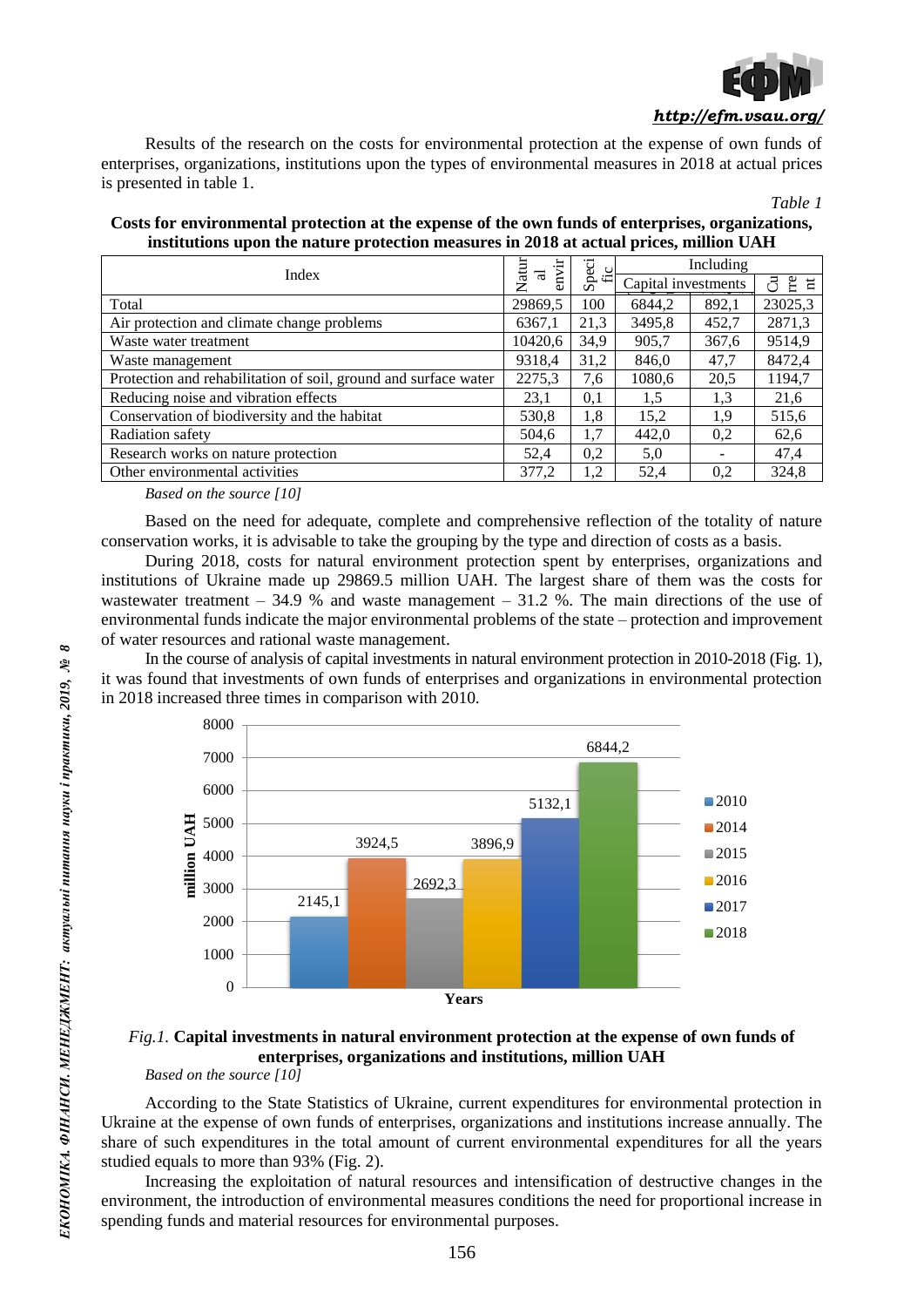



# *Fig. 2.* **Current expenditures for environmental protection at the expense of own funds of enterprises, organizations and institutions, million UAH**

*Based on the source [10]*

A significant positive role in informational and analytical support of managerial decisions in the field of environmental protection and rational use of natural resources is played by the environmental costs structuring upon the sources of financing (Fig. 3).

A study of environmental spending upon the sources of financing in 2018 showed that only 6.7 % of those expenditures were financed by the local budgets. The largest share of expenditures for environmental protection was accounted for the own funds of enterprises and organizations *–* 86.9 %, other sources of financing amounted to 6.4 %.



## *Fig. 3.* **Structure of environmental expenditures upon the sources of financing in 2018** *Based on the source [10]*

According to the study, the largest share of environmental costs is generated by the own funds of enterprises, organizations and institutions in the regions. Therefore, it is expedient to report for such costs separately in the accounting and reporting of enterprises.

Accounting today is not able to take into account ecological impact of enterprises, institutions, organizations on the environment and to provide information support for environmental management at a proper level.

There exist a number of obstacles for organizing environmental accounting and reporting on environment protection measures:

- there is no incentive to account for the liabilities due to the need to deduct expenses from the taxable income after they have been incurred;

- too much complexity in separating costs for environmental activities from total amount of costs;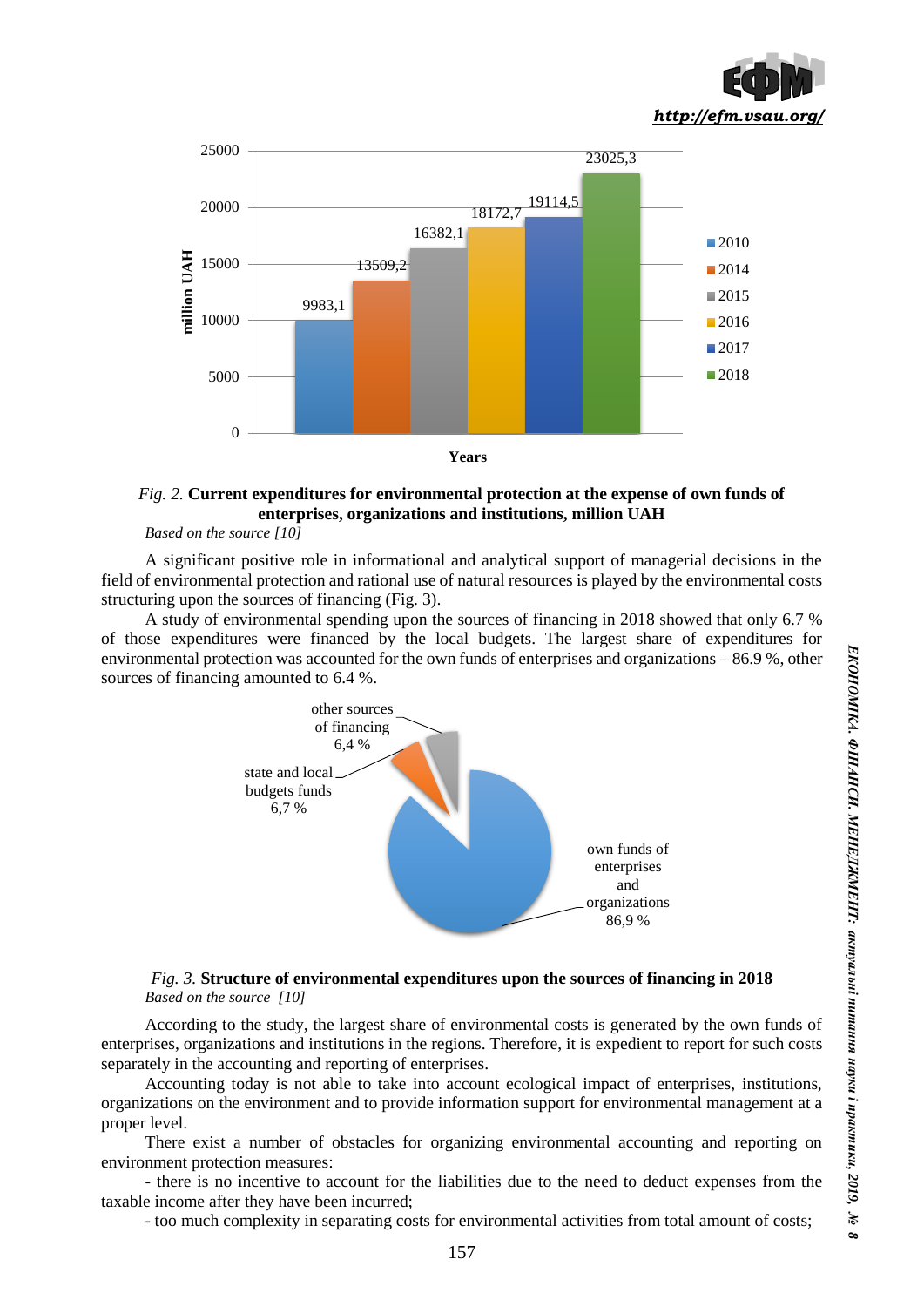

- lack of specific recommendations regarding the provision of information on environmental protection activities and organization of environmental accounting at enterprises;

- lack of decision-making methodology for reducing and preventing environmental risks;

- insufficient legal regulation of issues related to information support for environmental protection management, rational utilization of natural resources and ecological safety of business entities;

- accounting and debiting environmental costs is carried out unsystematically, according to the general methodology without taking into account their peculiarities;

- environmental costs are not recorded separately, but are entirely related to the cost of production;

- lack of information on environmental costs, environmental income and liabilities in financial statements;

- lack of specific recommendations on organization of environmental accounting at enterprises.

To solve the problems of regional environmental policy, coordinated actions should be undertaken in the following areas:

- approval of the additional system of accounts and registers of analytical accounting plan for environmental expenditures, environmental revenues and liabilities;

- amendments to national accounting provisions (standards) for environmental costs, environmental income and liabilities;

- taking into account in the accounting policy of the enterprises related to environmental activities specific features of their business activities in determining environmental costs;

- on the state level *–* improvement of the regulatory framework based on international standards, etc.

Thus, ecological costs of an enterprise are all the costs associated with the implementation of environmental activities. On the assumption of the large number of heterogeneous, but to some extent identical classifications, we propose to group environmental costs by such features: kinds of activities and nature of the environmental impact.

By types of activity they could be divided into: operating and investment.

Operating environmental expenditures arise in the course of regular activity of the enterprise and are associated with the use of natural resources and/or their protection.

Investment environmental costs are associated with creation, acquisition, reconstruction, modernization, technical re-equipment, major overhaul of environmental facilities.

By the nature of the environmental impact, we propose to divide ecological costs into operational (related to the provision of production with natural resources, their exploitation and renewal) and environmental (related to the measures of protection the environment from pollution).

Environmental expenditures cannot be evaluated in terms of generally accepted positions, because you can't save on them, so controlling the level of environmental expenditures should help not only to find ways of their reduction, but also to determine the adequacy of the amount of the funds invested in environmental protection.

The given above classification of environmental costs can be applied by enterprises of different ownership and organizational and legal forms, what will allow to organize the accounting of environmental activities and to develop methods for environmental costs of the business entity accounting.

To manage environmental costs, to ensure their regulation, information about the needs for such costs, as well as their actual amount is necessary, which is provided by the accounting. However, there is a number of problems involved in reflecting environmental costs in entity's accounting system.

There is another global question that arises from the principle of compliance: should or should not such costs be capitalized? If capitalized, that is, reflected in the balance sheet as the costs for the future years, the profit for the reporting period would increase and the company would have to pay higher dividends and taxes. If not, this will violate one of the fundamental principles of accounting *–* compliance. In this case, there may be three approaches:

- separate, parallel to the traditional, which reflect the costs of environmental measures, financial statements are made;

- in traditional accounting, an article is distinguished in which those costs are accumulated;

- all such expenses are divided into separate items in the financial statements.

Even today, accountants are advised to draw up eco-balances, that is, reporting that reflects the impact of costs associated with environment protection measures. Given the conditions existing in Ukraine, the most rational for application is the second approach of the three proposed, namely: to separate environmental costs from other costs and account for them separately.

In this regard, it is necessary to define the tasks of accounting for environmental costs. Performing these tasks will provide external and internal users with information about the enterprise's activity and its impact on the environment.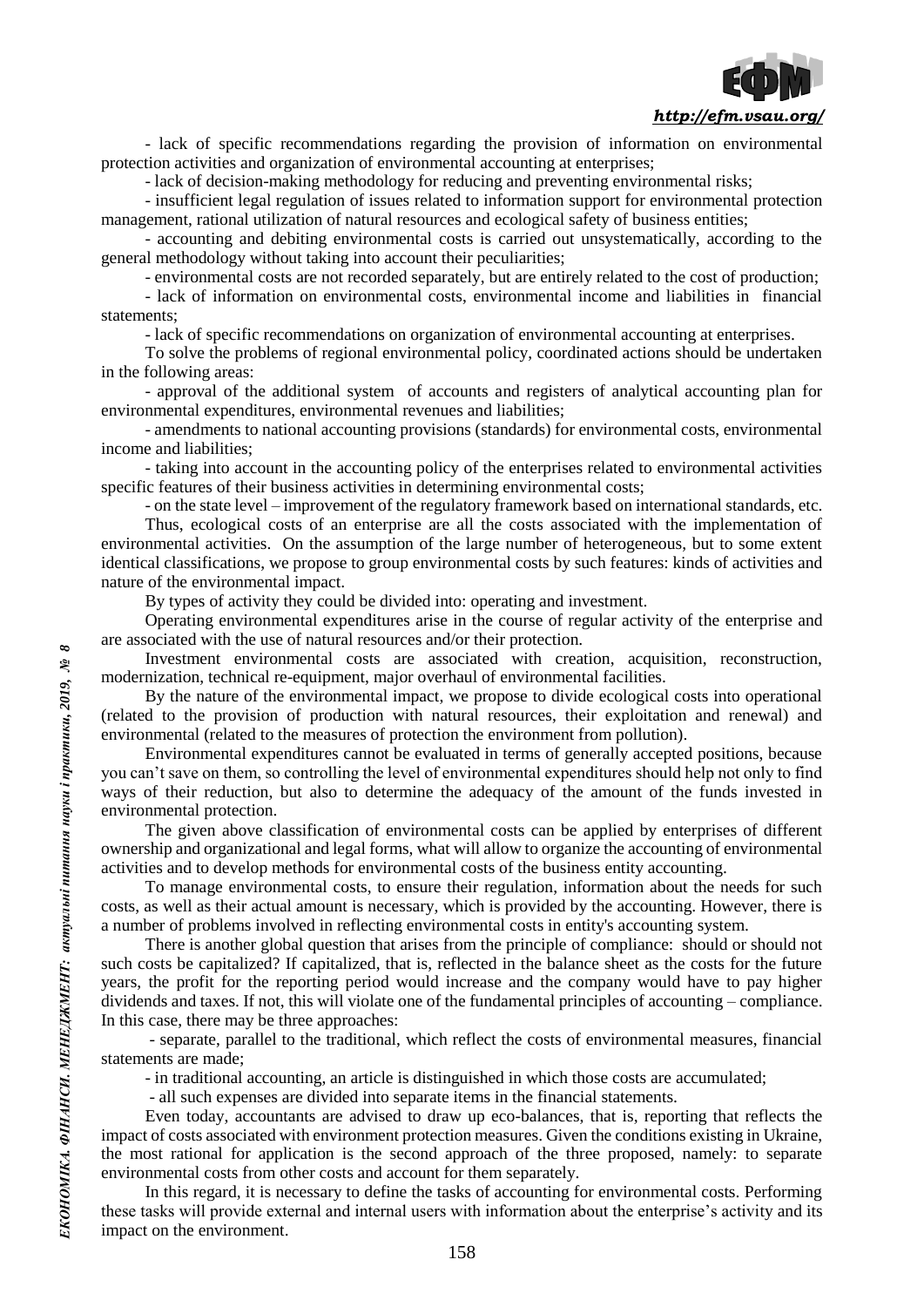

To organize the accounting of environmental costs, it is necessary to develop the accounting policy of the enterprise and regulatory legal support for accounting.

The tasks of accounting for environmental costs include:

- formation and provision of complete, timely and reliable information on environmental costs for effective management of the environmental activity of the enterprise, making decisions on cooperation and investing in the business entity;

- ensuring conservation of natural resources for the society and raw materials for the production;

- ensuring control over the environmental spending of the enterprise;

- evaluation of the impact of environmental factors on financial results of the enterprise.

The elements of organization of accounting for environmental costs are as follows:

1. In the accounting technique:

- primary documents, accounting registers, document flow;

- work plan of accounts with analytical accounts distinguishing;

- accounting software;

- terms and users of internal reporting.

2. Regarding to methodological support of accounting:

- the procedure for recognizing, assessing and including environmental expenditures to the cost price;

- the order of distribution of general environmental costs.

Keeping synthetic accounting of environmental costs should be based on the industry peculiarities and specificity of the particular enterprise. This requires:

- generation of reliable information for national environmental statistics;

- monitoring the condition of the environment.

In current management practices, environmental costs are accounted for, and therefore, distributed and debited according to common methods, without taking into account their specific features. Thus, distribution of environmental costs, which by their economic nature are general production variables, is carried out in proportion to the wages of workers of the main production. It is advisable to use this method for environmental costs accounting, since those costs depend on the amount and the complexity of restoration of the damaged environment, but not on the labor consumption of the enterprise's operation processes. Therefore, it is considered to be expedient to distribute variable general production environmental costs in proportion to the cost of restoration of the damaged environment, what will have a positive impact on the pricing process of the enterprise products.

In accounting for environmental costs, the formation and processing of primary documents is of great importance for error-free and transparent accounting.

Documents confirming carrying out business operations on the occurrence of environmental costs can be divided into types, depending on the classification of environmental costs.

Thus, by Sovyk M. the following types of documents can be distinguished to confirm environmental costs [9]:

a) upon the socio-economic criteria:

- documents confirming payment of tax, rent and environmental charges, as well as fines and penalties for non-payment or late payment of the above mentioned payments;

- documents confirming the costs of preventing the harmful effects on the environment;

- documents confirming the extraordinary costs of eliminating the effects of the environmental disaster;

- documents confirming the operational costs for providing environmental services;

b) upon reflecting in financial accounting:

- documents confirming current (operational) environmental costs;

- documents confirming capital (investment) costs;

c) upon the types of economic activity of the enterprise:

- documents confirming the cost of maintaining the fixed environmental assets: semi-finished products, materials, fuel, power, current and major repairs, etc.;

- documents confirming the costs of wages and labor protection (including the deduction of a single social contribution) to employees engaged in environmental activities;

*8*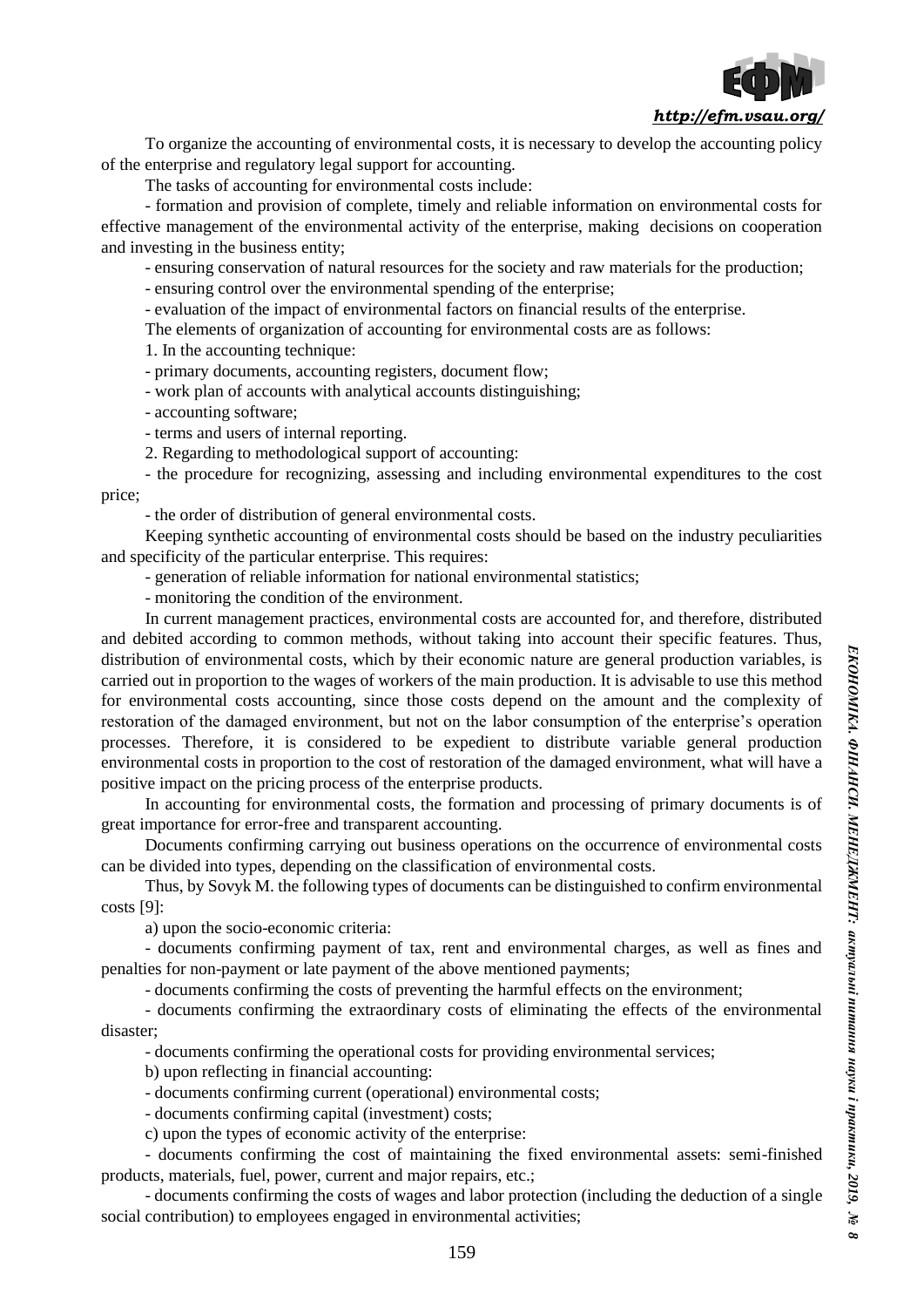

- documents confirming the costs associated with the enterprises and organizations of the region sharing of environmental protection objects:

d) upon the objects of protection:

- documents confirming the cost of protecting the purity of the atmosphere;
- documents confirming the cost of rational use of land resources;
- documents confirming the cost of rational use of mineral resources;
- documents confirming the cost of rational use of water resources;
- documents confirming the costs of protection of flora and fauna;
- documents confirming the costs of waste treatment and disposal.

Thus, based on the research carried out at Ukrainian enterprises, it is possible to draw up a summary table that contains information on documenting the environmental costs (Table 2).

*Table 2*

| No.            | Kind of environmental costs     | Document confirming environmental costs                                   |
|----------------|---------------------------------|---------------------------------------------------------------------------|
| $\mathbf{1}$   | Environmental                   | declaration on environmental tax                                          |
|                | taxation costs                  | - Bank account statement                                                  |
|                |                                 | - payment order                                                           |
|                |                                 | - requirement of the SFS decision on payment of a fine and / or a penalty |
|                |                                 | from the environmental tax                                                |
| 2              | Costs for permissive            | - permission for emissions of harmful substances into the ambient air     |
|                | documentation                   | - permission for special water use                                        |
| 3              | Costs for prevention of harmful | - agreement on the environmental audit services provision                 |
|                | effects                         | - act of the provided environmental audit services                        |
|                | on the environment              | - payment order                                                           |
| $\overline{4}$ | Operational environmental       | - expenditure invoices for materials used for                             |
|                | costs                           | operating process environmentalization                                    |
|                |                                 | - acts of the provided services for utilization of harmful material stock |
| 5              | Costs of wages for the          | - staff list                                                              |
|                | employees involved into         | - time sheet                                                              |
|                | ecological activity             | - payment statement                                                       |
| 6              | Investment environmental        | - defective act                                                           |
|                | costs                           | - agreement on repair (modernization) of fixed assets                     |
|                |                                 | - act of acceptance-transfer of works on modernization of fixed assets    |
| $\tau$         | Environmental costs             | - act of acceptance-transfer of the provided services on the personnel    |
|                | for employees training          | training                                                                  |
|                |                                 | - payment order                                                           |
|                |                                 |                                                                           |

### **Documentation of environmental costs**

*Based on the source [9]*

In accordance with the accrual principle, environmental costs are reflected in accounting and financial statements at the time they are incurred, regardless of the date of payment. Therefore, environmental tax expenses are attributable to the period over which they are charged. As a rule, they are charged on the last day of the reporting period, even though the payment will be made in the next period. To display taxes, fees and compulsory payments at Ukrainian enterprises, account 64 "Taxes and payments" is used. According to Instruction No. 291, this account is used to display information about the payments made by the enterprise on all types of payments to the budget. The credit of account 64 shows the charges, the debit *–* their payment. This account has two subaccounts: 641 "Taxes payments" and 642 "Mandatory Payments".

To account for operational environmental costs, enterprises can use accounts 20, 22, 23 depending on the purpose and the unit the environmental costs were incurred. Accounts 66, 65 are used for the costs of remuneration of the personnel involved in the environmental activity of the enterprise.

Account 15 is used for accounting for environmental investment costs. Accounting policy of the enterprise provides debiting the amount of environmental costs to account 92 "Administrative expenses", 91 "General production costs", which in turn are distributed between accounts 23 "Production" and 90 "Cost of sales". That is, accounting of general production costs consists of the order in which they are distributed, under which the main part of these costs (distributed general production costs) is included in the price cost of a particular type of produce, but retained general production costs increase the cost of sales of the period in which such costs arose.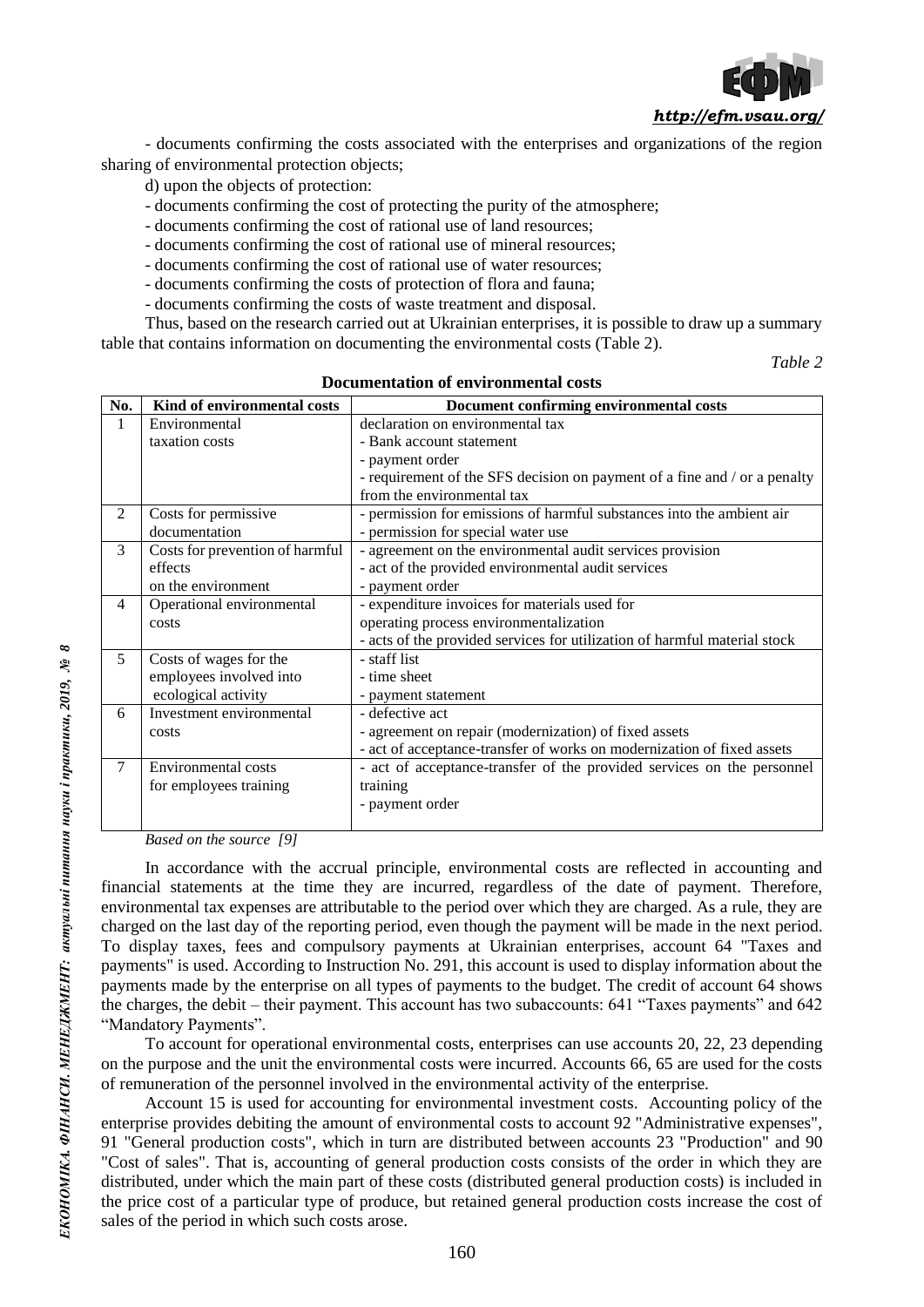

Sometimes environmental costs are also debited to the account 93 "Sales Costs".

Based on the above mentioned, it can be stated that a significant lapse of accounting for environmental costs at enterprises is that the accounting system does not contain such category as "environmental costs". But in fact, enterprises do have environmental costs. In the course of the study of enterprise accounting system, seven types of environmental costs were identified: costs on environmental taxation, costs on permitting documentation, costs on preventing harmful effects on the environment, operational environmental costs, costs of remuneration for employees related to the environment protection, investment environmental costs, environmental costs for employees training. Businesses incur environmental costs in the course of their operating activities during each reporting period.

However, of all these costs, only environmental tax costs are recognized as environmental costs. All other types of environmental costs (permitting costs, costs for preventing harmful environmental effects, operational environmental costs, costs of remuneration for employees related to the environment protection, environmental investment costs, employees training costs) are reflected on account 91 "General production costs" without distinguishing a separate subaccount, 92 "Administrative expenses" and sometimes 93 "Sales cost".

This situation makes it impossible to identify the exact amount of environmental costs incurred by the enterprise and as a consequence leads to unreliable reporting of environmental costs in the enterprise's accounts. In financial statements environmental costs are reflected as a part of other reporting items since even at the stage of accounting, the amounts of environmental costs are scattered in the amounts of other costs of enterprise's activity.

However, even if environmental costs information was separated at the accounting stage, there is still no line in the existing financial statements to reflect the amount of environmental expenditures. Therefore, a major drawback of existing reporting forms is the lack of separate sections or articles to reflect the environmental showings of enterprises.

Information on production and sale of environmental goods and services, introduction of environmentally friendly technologies, reduction and prevention of environmental pollution by harmful substances, generation and disposal of wastes, the fulfillment of environmental obligations to the society is contained only in financial statements among other indicators or not disclosed at all. This lowers the level of public confidence in environmentally friendly entrepreneurship in Ukraine and reduces the level of ecological awareness of entrepreneurs.

For the rational organization of accounting of environmental costs at the enterprises of Ukraine we suggest to introduce the following measures:

1. Include into the annex of the Order "On the Enterprise Accounting Policy" a number of issues related to environmental costs, namely:

- types of environmental costs generated at the enterprise, sources of their formation, amounts;

- documents under which environmental costs are generated;

- main types of operations related to environmental costs;

- procedure for formation and use of funds for environmental expenditures for the reporting period;

- documents substantiating the formation and spending environmental costs during the reporting period;

- the list of persons responsible for providing accounting for environmental costs;

- the list of persons who have the authority to make decisions on the formation of certain environmental costs;

- procedures for current control over the formation and use of environmental funds;

- the procedure for waste and environmental commitments inventory;

- the composition and content of internal reporting on environmental costs.

Accordingly, we support the propositions of Sovyk M. to distinguish the following elements of accounting policy [9]: a list of environmental costs that can be formed by the enterprise; the order of their formation; purposeful use and elimination of environmental costs; documentation; inventory; responsibility for correct formation and use; internal reporting on environmental costs.

2. To develop the accounts of expenditures for environmental activities according to the specified distribution, and to make the necessary details in the primary documents.

3. To create the system of documentation and document flow of operations on environmental costs accounting.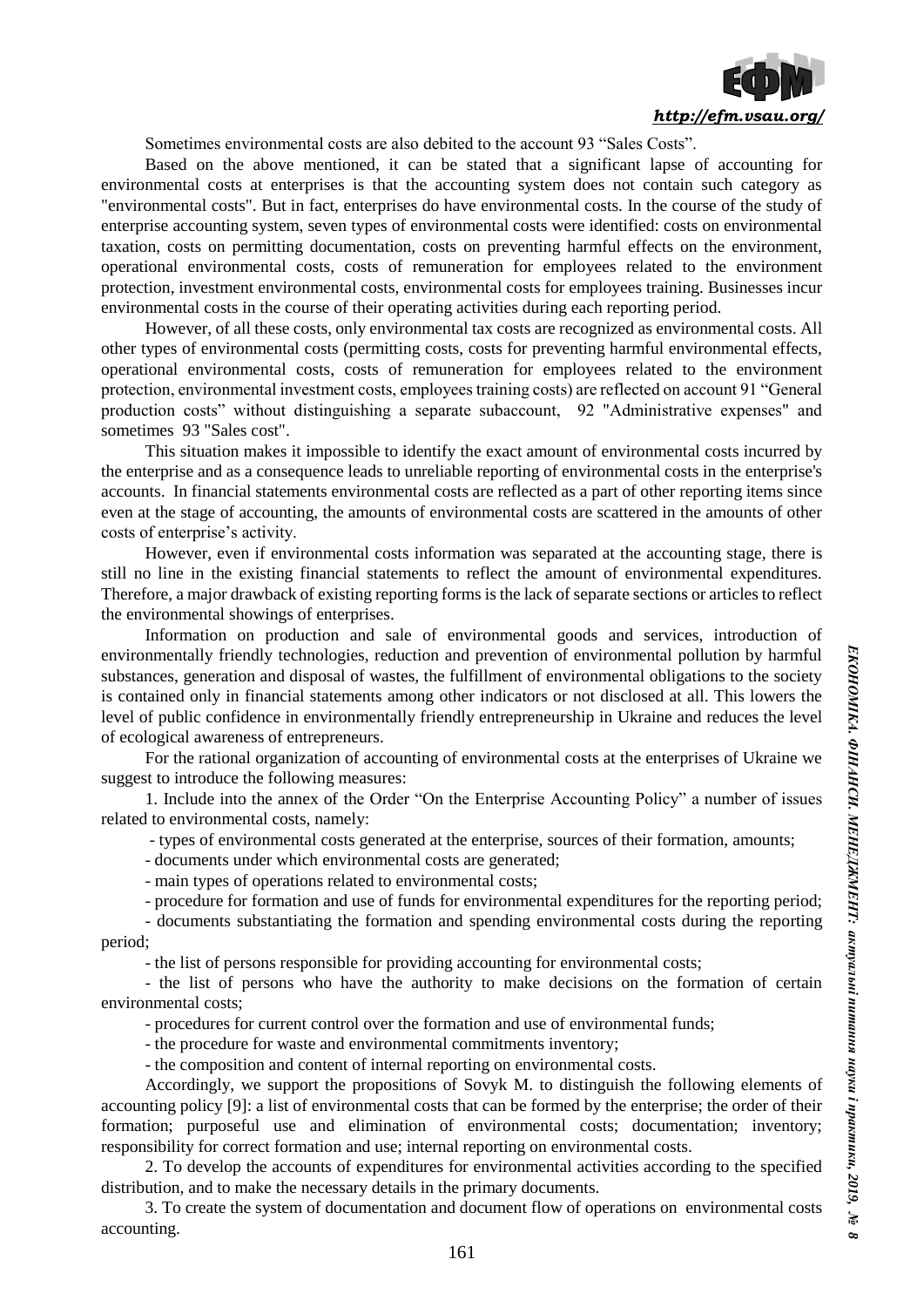

4. To provide guidance on job descriptions for each officer involved in the process of accounting and analysis of the aggregate environmental costs. The job descriptions of accounting staff developed by the chief accountant should include the amount of work that accountants of the environmental cost accounting sector should perform.

5. To implement legislative acts that will regulate environmental accounting.

Thus, rational organization of accounting for environmental costs will give enterprises the opportunity to fully and objectively take into account environmental aspects of their activities, which in turn, will allow timeous recognition of the risks of unreasonable anthropogenic impact on the environment, timely taking of preventive measures and hence determining the ecological path of the enterprise's development.

The overall purpose of environmental accounting is to reflect the environmental impacts of each enterprise and to compare them with ecological standards.

Adequate consideration of the environmental aspects of the enterprise and its reflection in the accounts will provide users with information necessary to make optimal management decisions, will allow to some extent take into account the risks and realize the opportunities of environmentally conscious enterprise management.

**Conclusions**. Thus, environmental accounting at an enterprise is an indicator of rationality of management, fair redistribution of natural resources, production of environmentally friendly produce, identification of the problems of environmental risks, inflow of investments into the enterprise and control over the negative impact on the environment. That is why it significantly affects the competitiveness of the business entity. Based on this, a promising direction for improving an enterprise accounting system is to supplement its components with environment-centered accounting, which means separation of environmental costs and obligations of the enterprise in the accounting system, which in turn will lead to the formation of a strong information base of accounting and analytical support of Ukrainian market competitiveness and attraction of foreign investments into economy of Ukraine.

The adequate consideration of the environmental aspects of the enterprise and its presentation in the reports will provide users with the information that is necessary to make optimal management decisions, will allow considering the risks and realizing the chances of environmentally conscious enterprise management.

### **References**

1. Bryliev, A.N. (1983). Puti sovershenstvovanija ucheta i analiza zatrat na ohranu okruzhajushhej sredy [Ways to improve accounting and analysis of environmental costs] : *Extended abstract of candidate's thesis*. Lviv [in Ukrainian].

2. Davydyuk, T.V. (2009). Ekolohichnyj, intelektual'nyj ta liuds'kyj kapital v teorii bukhhalters'koho obliku [Environmental, intellectual and human capital in the accounting theory]. Zhytomyr [in Ukrainian].

3. Drahan, I.V. (2012). Formuvannia rehional'noi systemy upravlinnia pryrodokorystuvanniam na innovatsijnij osnovi [Formation of regional system of nature management control on innovative basis]. *Ekolohichnyj visnyk – Ecological Bulletin*. 1, 9-10 [in Ukrainian].

4. Kondratyuk, O.M. (2008). Oblik i analiz ekolohichnykh vytrat promyslovykh pidpryiemstv [Accounting and analysis of environmental costs of industrial enterprises]. *Extended abstract of candidate's thesis*. Kyiv [in Ukrainian].

5. Len, V. & Koliveshko, O. (2014). Ekolohichni zbytky, vytraty ta vtraty: poniattia, zmist [Environmental damages, costs and losses: concepts, content]. *Bukhhalters'kyj oblik i audyt – Accounting and Auditing.* 2, 11-18 [in Ukrainian].

6. Makar, S.V. (1997). *Osnovy jekonomiki prirodopol'zovanija [Fundamentals of nature management economics*]. Moscow: Finance and Statistics [in Russian]

7. Pelinho, L.M. (2008). Mistse ekolohichnoho obliku v suchasnij systemi bukhhalters'koho obliku ta joho vazhlyve znachennia v sferi okhorony dovkillia [The place of ecological accounting in the modern accounting system and its importance in the field of environmental protection]. Naukovyj visnyk NLTU Ukrainy – *Scientific Bulletin of NLTU of Ukraine,* 18.2, 70-75 [in Ukrainian].

8. Savchenko, O.F., Datsii, O.I., Baida, A.A., Zyma, G.I. (2015). Ekolohichni vytraty: problemy prava, obliku ta opodatkuvannia [Ecological costs: problems of law, accounting and taxation]. *Ekonomika ta derzhava* – *Economy and the State*, 5, 11-19. URL: http://www.economy.in.ua/pdf/5\_ 2015 / 4.pdf

 $\infty$